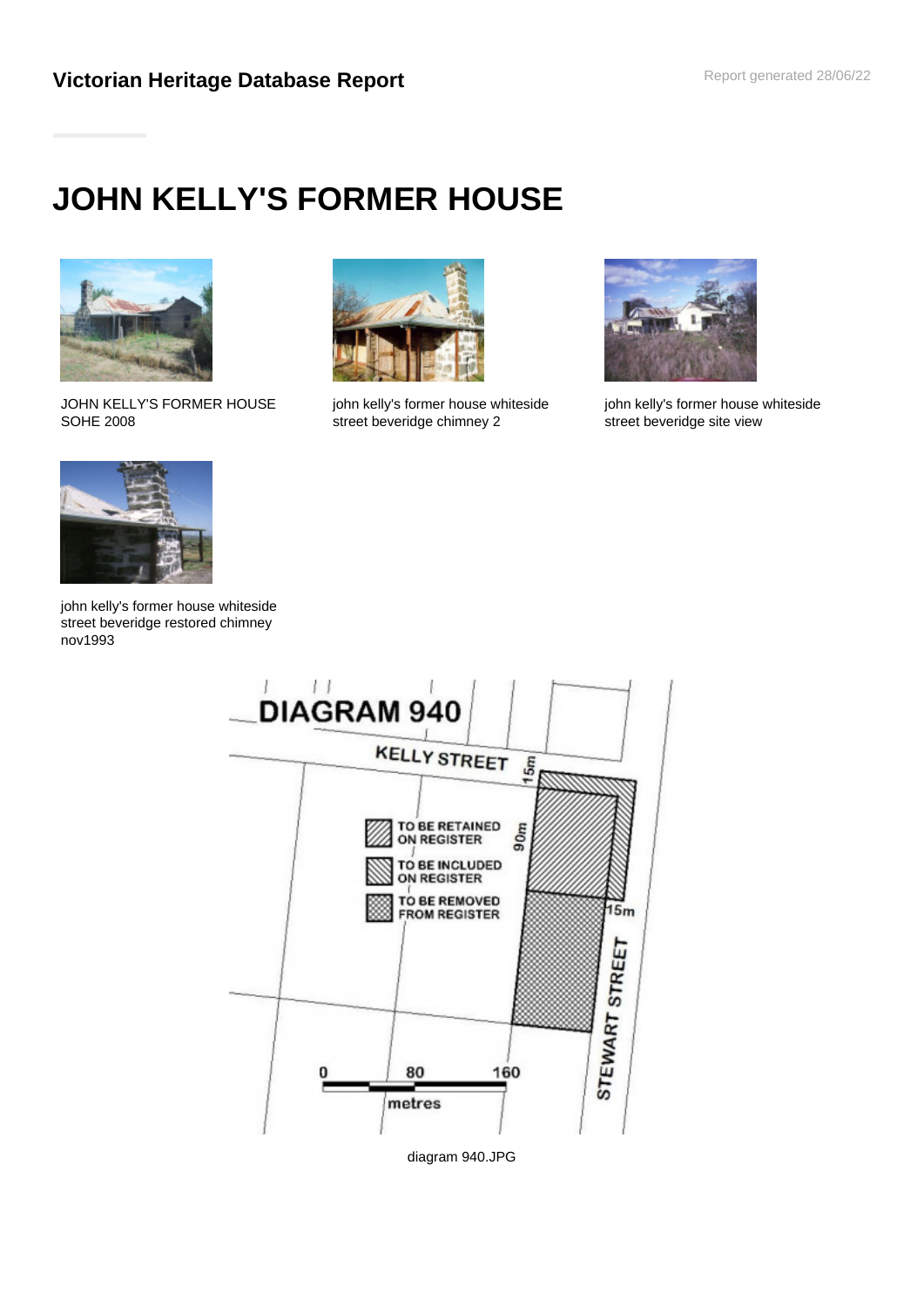## **Location**

44 KELLY STREET BEVERIDGE, MITCHELL SHIRE

## **Municipality**

MITCHELL SHIRE

#### **Level of significance**

Registered

# **Victorian Heritage Register (VHR) Number**

H0940

### **Heritage Overlay Numbers**

 $H<sub>O</sub>4$ 

# **VHR Registration**

September 30, 1992

### **Amendment to Registration**

August 20, 2015

# **Heritage Listing**

Victorian Heritage Register

# **Statement of Significance**

Last updated on - February 9, 2000

What is significant?

John Kelly's Former House at Beveridge, c.1860, a substantially intact example of vernacular timber construction.

#### History Summary

As a child, Ned Kelly (1854-1880) one of Australia's most infamous bushrangers, lived in John Kelly's Former House which was built by his father John 'Red' Kelly in 1860. John Kelly was born in Tipperary, Ireland in 1820 and transported to Australia in 1841. Once a free man, he moved near Wallan Wallan in 1849 and in 1850 married Ellen Quinn and bought a forty one acre farm at Beveridge in 1854 which he later sold. In 1859 John Kelly purchased a smaller 21 acre (8.5ha) property and in 1860 the dwelling known as the John Kelly House was constructed using materials he could obtain from the bush, including local bluestone for the chimney. The Kelly family, including Ned, resided in the Beveridge house until 1864 when the family moved to Avenel.

Description Summary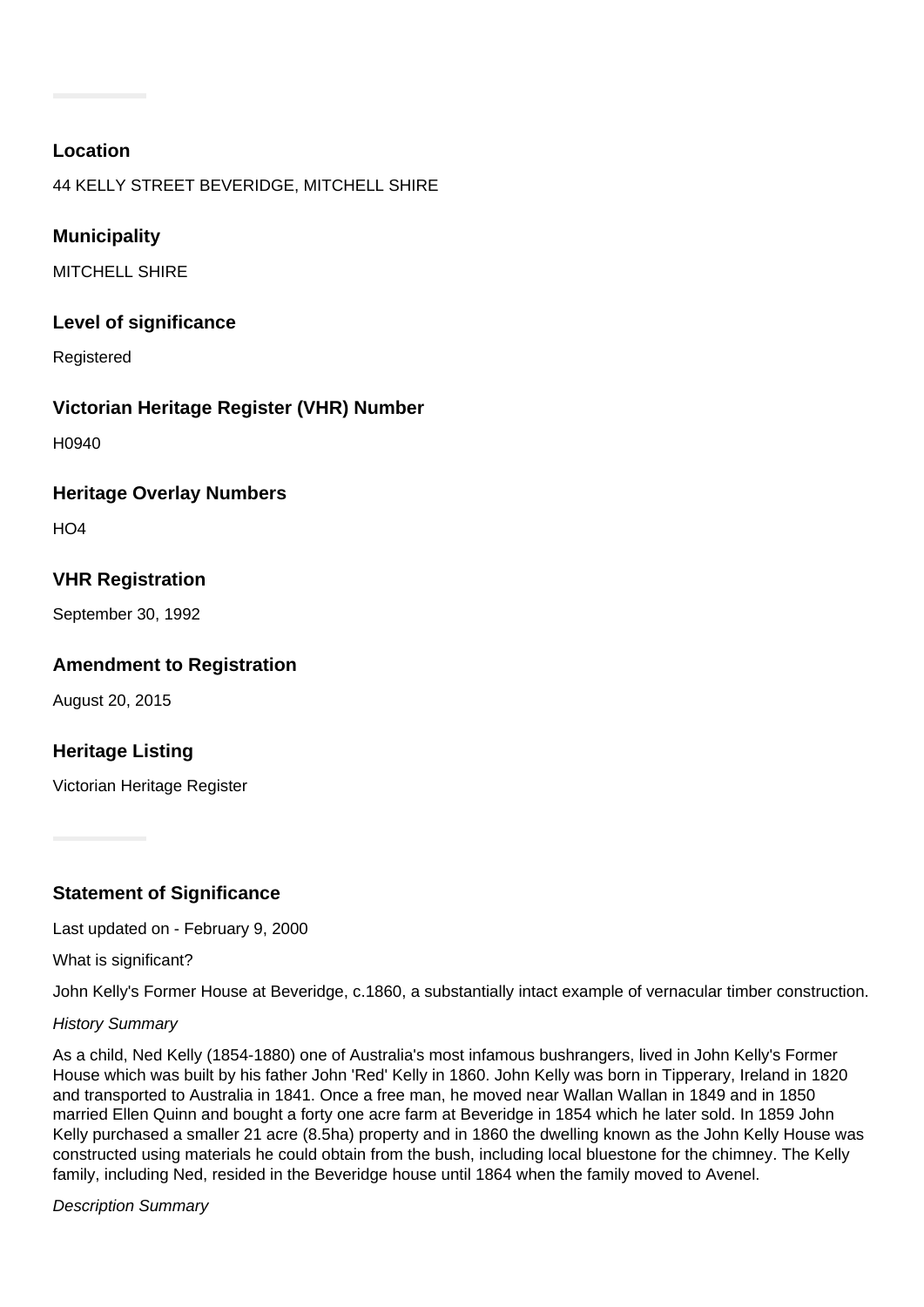John Kelly's Former House c.1860 is a vernacular timber cottage with a corrugated iron roof. It was originally a three room cottage but has had additions most likely during the second half of the nineteenth century. It now has eleven rooms. There is a well on site, water tank, early fence posts and two trees, one on the eastern and one on the western boundaries of the property. The plan form of the original section of the house appears to relate to Irish cottage traditions. The construction and detailing of the roof, including the use of bush poles, shingles, transverse split timber boards, gutter details and the absence of eaves are not known elsewhere in Victoria. There is a bluestone chimney with brick-lined sides and a brick paved verandah structure of chamfered posts, a low pitch roof with machine sawn rafters. Internally the house has a main room and a second room opening off it. The main room is entered by a door in the western wall which has a Carpenter Patent Lock. There is a former cupboard to the left of the fireplace, an adzed timber post on the north eastern side corner of the room, a former window and a 0.91mx0.61m (3ftx2ft) sash window in the eastern wall. There is a plywood and strapwork dado. The second room opening from the main room appears to have been originally divided in two. It is of exposed split 30.5cm (12inch) timber. This second room has a cupboard and a 0.91mx0.61m (3ftx2ft) sash window in the western wall. A former door opening from the main room into what was the third room is visible inside the cupboard. The eastern wall of the house collapsed prior to 1992 but has been made good. The original house has been extended across its southern side and a door has been set at the south end of the verandah which runs along the eastern external wall of the original house. This door leads to a hall way with six rooms opening off it. The extensions are of split paling weatherboard and include three brick fireplaces. On the western side of the house a brick paved laundry with former fireplace and copper and a bathroom have been built off the west end of the former verandah that was located along the eastern, southern and western side of the extensions. There is evidence that two other rooms were formed by enclosing sections of the verandah. The house was originally surrounded by a fence.

This site is part of the traditional land of the Wurundjeri people.

#### How is it significant?

John Kelly's Former House is of archaeological, architectural and historical significance to the State of Victoria. It satisfies the following criterion for inclusion in the Victorian Heritage Register:

Criterion A

Importance to the course, or pattern, of Victoria's cultural history.

Criterion B

Possession of uncommon, rare or endangered aspects of Victoria's cultural history.

Criterion C

Potential to yield information that will contribute to an understanding of Victoria's cultural history.

#### Criterion H

Special association with the life or works of a person, or group of persons, of importance in Victoria's history.

#### Why is it significant?

John Kelly's Former House is significant at the State level for the following reasons:

John Kelly's Former House is historically significant because of its association with Ned Kelly, one of Australia's most infamous bushrangers, and the notorious and influential series of events in Victoria's history known as the 'Kelly outbreak' of the 1870s. After Ned Kelly's death in 1880 a Royal Commission investigated the Victorian Police Force focusing public attention on the tensions between Irish Catholic selectors and English protestant squatters and the issue of police harassment. The Commission led to many changes in law enforcement and policing in Victoria. Since that time the 'Kelly Legend' has become a polarising narrative in Australian history, with some claiming Kelly as a hero and others remaining critical of his use of violence to achieve his goals. The Kelly Legend is aligned with a particular strand of Australian nationalism which celebrates rugged individualism, anti-authoritarianism and the rural environment. [Criteria A & H]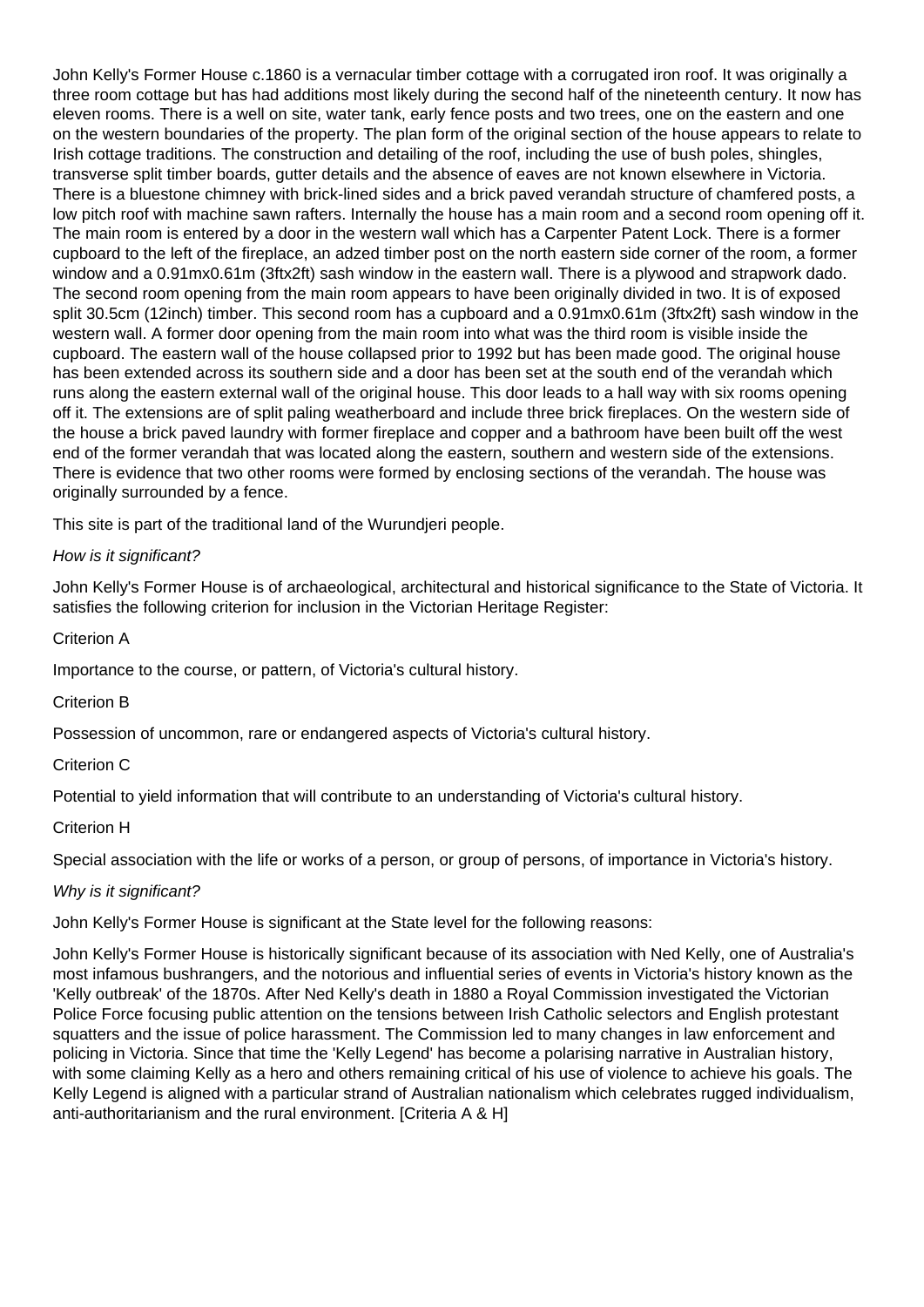John Kelly's Former House is architecturally significant as a rare example of vernacular timber cottage construction based on Irish principles. The plan form of the original section of the house is uncommon in Victoria and relates to Irish cottage traditions. The construction and detailing of the roof, including the use of bush poles, shingles, transverse split timber boards, gutter details and the absence of eaves are not known elsewhere in Victoria. [Criteria B]

John Kelly's Former House is archaeologically significant for its potential to contain archaeological artefacts and deposits which may provide significant information about the construction and use of the place by Irish settlers in mid-nineteenth century Victoria. The site has the potential to contain artefacts and deposits that relate to Ned Kelly's early family life. [Criterion C]

John Kelly's Former House is also significant for the following reasons, but not at the State level:

John Kelly's Former House is significant for it association with Irish Catholic selectors who settled in mid-north of Victoria during the mid-nineteenth century and the Kelly family.

# **Permit Exemptions**

<p class="c1">PERMIT EXEMPTIONS</p> <p class="c2">General Condition 1</p> <p class="c1">All exempted alterations are to be planned and carried out in a manner which prevents damage to the fabric of the registered place or object.</p> <p class="c2">General Condition 2</p> <p class="c1">Should it become apparent during further inspection or the carrying out of works that original or previously hidden or inaccessible details of the place or object are revealed which relate to the significance of the place or object, then the exemption covering such works shall cease and Heritage Victoria shall be notified as soon as possible.</p> <p class="c2">General Condition 3</p> <p class="c1">All works should be informed by Conservation Management Plans prepared for the place. The Executive Director is not bound by any Conservation Management Plan, and permits still must be obtained for works suggested in any Conservation Management Plan.</p> <p class="c2">General Condition 4</p> <p class="c1">Nothing in this determination prevents the Heritage Council from amending or rescinding all or any of the permit exemptions.</p> <p class="c2">General Condition 5</p> <p class="c1">Nothing in this determination exempts owners or their agents from the responsibility to seek relevant planning or building permits from the relevant responsible authority, where applicable.</p> <p class="c2">Specific Permit Exemptions</p> <p class="c2">Landscape Exemptions:</p> <p class="c1">The following landscape maintenance works are permit exempt:</p> <p class="c1">. Landscape maintenance works including mowing, maintaining paths and roadways, and maintaining and repairing non-original fencing, provided the activities do not involve the removal or destruction of any significant above-ground features or sub-surface archaeological artefacts or deposits.</p> <p class="c1">. Removal of dead or dangerous trees and emergency tree works to maintain public safety and to protect buildings and structures providing the Executive Director is notified within 21 days of the removal or works occurring.</p> <p class="c1">. Management of trees in accordance with Australian Standard; Pruning of Amenity Trees AS 4373.</p> <p class="c1">. Management of trees in accordance with Australian Standard; Protection of Trees on Development Sites AS 4970. $\lt p$  < p class="c2">Fire Suppression Duties</p> <p class="c1">The following fire suppression duties are permit exempt:</p> <p class="c1">. Fire suppression and fire fighting duties provided the works do not involve the removal or destruction of any significant above-ground features or sub-surface archaeological artefacts or deposits;</p> <p class="c1">. Fire suppression activities such as fuel reduction burns, and fire control line construction, provided all significant historical and archaeological features are appropriately recognised and protected</p> <p class="c1">Note: Fire management authorities should be aware of the location, extent and significance of historical and archaeological places when developing fire suppression and fire fighting strategies. The importance of places listed in the Heritage Register must be considered when strategies for fire suppression and management are being developed.</p> <p class="c2">Weed and Vermin Control</p> <p class="c1">The following weed and vermin control activities are permit exempt:</p> <p class="c1">. Weed and vermin control activities provided the works do not involve the removal or destruction of any significant above-ground features or sub-surface archaeological artefacts or deposits.</p> <p class="c1">. Removal of plants listed as noxious weeds in the Catchment and Land Protection Act 1994.</p> <p class="c1">Note: Particular care must be taken with weed and vermin control works where such activities may have a detrimental affect on the significant fabric of a place. Such works may include the removal of ivy, moss or lichen from an historic structure or feature, or the removal of burrows from a site that has archaeological values.</p> **Theme**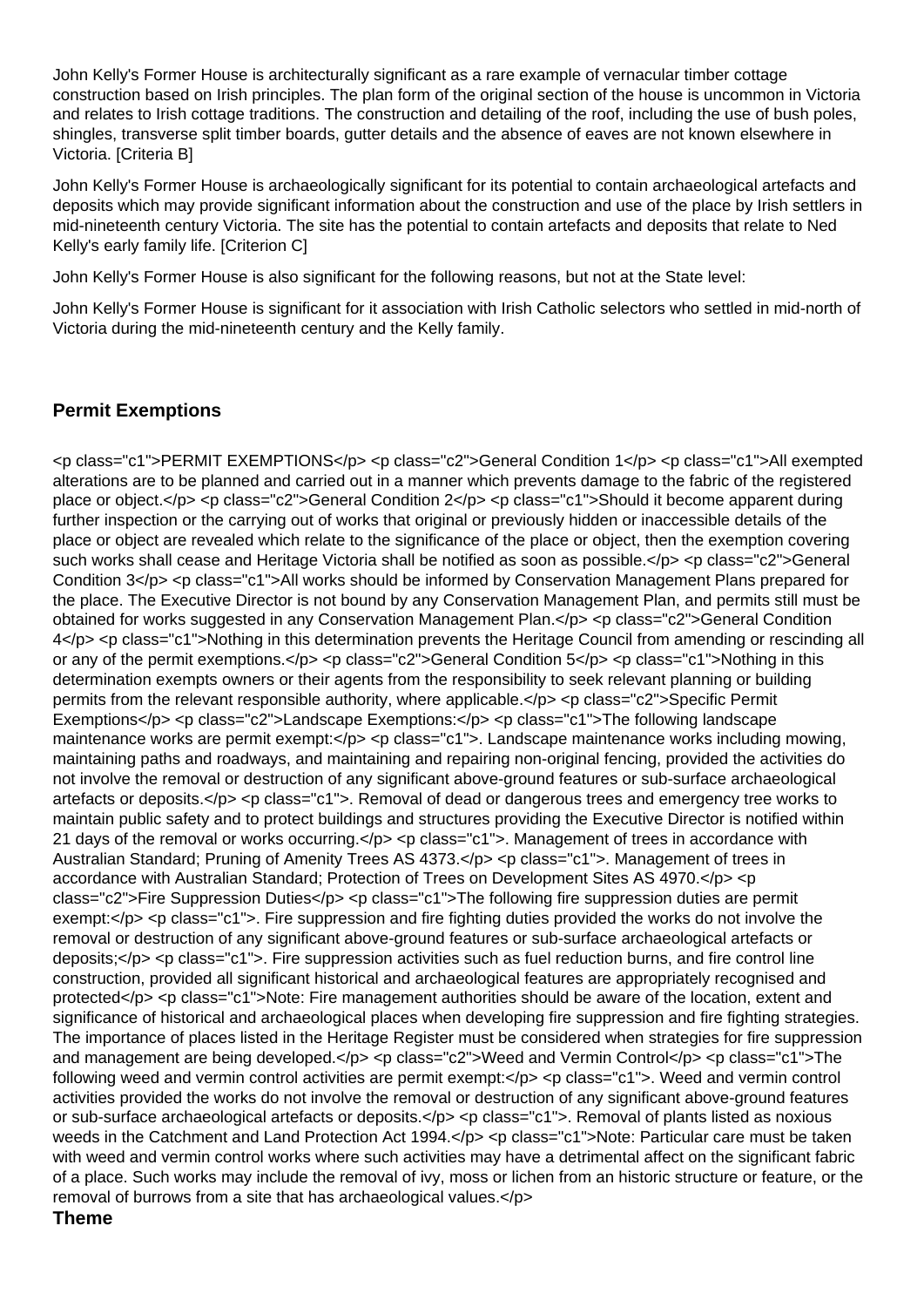2. Peopling Victoria's places and landscapes 6. Building towns cities and the garden state 7. Governing **Victorians** 

| Construction dates      | 1860,                                                                                                                      |
|-------------------------|----------------------------------------------------------------------------------------------------------------------------|
| Architect/Designer      | Kelly, John 'Red',                                                                                                         |
| Heritage Act Categories | Registered place,                                                                                                          |
| <b>Other Names</b>      | JOHN KELLY HOUSE, KELLY HOUSE, KELLY HOUSE, KELLY<br>RESIDENCE, NED KELLY HOUSE, NED KELLY'S CHILDHOOD HOME,<br>RED KELLY, |
| <b>Hermes Number</b>    | 149                                                                                                                        |
| <b>Property Number</b>  |                                                                                                                            |

# **History**

<p class="c1">HISTORY</p> <p class="c2">John (Red) Kelly was born in Tipperary, Ireland in 1820 and was sentenced for stealing two pigs in 1841. He was transported to Van Diemen's Land, a long and treacherous journey by sea, aboard the *<i>Prince Regent</i>*. When his seven year sentence expired in 1848 he sailed to the rapidly expanding Port Phillip District. Kelly moved near the settlement of Wallan Wallan in 1849 and was an itinerant worker in the area as a fencer and splitter. On 18 November 1850 he married eighteen year old Ellen Quinn, the daughter of James and Mary Quinn. Ellen was a skilled horse and cattle handler from her life on the Quinn family farms. Ellen had worked at a Melbourne saddlery for a time. John Kelly tried his luck on the Bendigo goldfields and in December 1853, after some success, returned to Merri Creek. Ellen Kelly had given birth to Anne Kelly in November.<br />> <br /> John Kelly bought a forty one acre farm at Beveridge in 1854 and later that year he bought an additional half acre block and built a house to rent. Edward (Ned) Kelly is understood to have been born at a location in Beveridge in December 1854 and he was baptised by Father Charles O'Hea. The Kelly's did not prosper at Beveridge and John Kelly sold the farm and half his town block. He and Ellen shifted the family to a hut which was built on the remaining quarter acre.</p> <p class="c2">In 1859 John Kelly purchased a 21 acre (8.5ha) property and in 1860 the dwelling known as John Kelly House was constructed. Records held in the Melbourne Titles Office give details of a conveyancing transaction between Charles Mc Dougall and John Kelly for Lot 41 in that year with John (Red) Kelly's signature authenticated as the same as that on the birth certificates of his children at Beveridge.</p> <p class="c2">Ian Jones in his book  $\le$ i>Ned Kelly ; A Short Life $\le$ /i> paints a poetic picture of the almost five year old Ned Kelly watching his father build the house:</p> <p class="c2">Over this landscape he would move with his father - on foot, by cart, on horseback - watching Red fell trees, strip bark, split palings and shingles with a paling knife, adze tree trunks into posts, split rails with maul and wedges, harness the cart horse, saddle and bridle the saddle horses, milk cows, set and skim the cream. All of this was part of Ned's earliest education; this and the tales told by the hearth, of Ireland and Van Diemen's Land and the goldfields, evergreen stories of Irish odyssey with the bloodline of English authority running through them.</p> <p class="c2">Jones describes the house as having a shingle roof and walls clad with split palings:</p> <p class="c2">A drain in the dirt floor divided the living and cooking area from the space where Red and Ellen slept with their three children. Behind this was a walled off dairy and tack room. At the back Red sank a deep well lined with bluestone which gave, beautiful water... always cool. In this cottage three more children were born to Red and Ellen : James in 1859, Daniel in 1861 and Catherine in 1863.</p> <p class="c2">The Kelly family, including Ned, resided in the Beveridge house until 1864 when the family moved to Avenel.<br /> <br /> John Kelly died on 27 December 1866. Ellen Kelly and her five daughters and three sons moved to a cottage at Eleven Mile Creek between Greta and Glenrowan in northern Victoria where her father James Quinn had purchased a cattle run of 25,000 acres in 1862. The Quinns and two Lloyd brothers, who had married into the family, were well known in the local area and suspected by the police in connection with the theft of horses and cattle. The Kelly family saw themselves as victims of police persecution. The exploits of the Kelly family and in particular, the bushranger Ned Kelly, were to become a part of Australian folklore and the north eastern area of Victoria later known as Kelly Country. $\langle$ br  $\rangle$   $\langle$ br  $\rangle$  Bushranging in nineteenth century Australia received strong public sympathy and Ned Kelly and his gang had many supporters.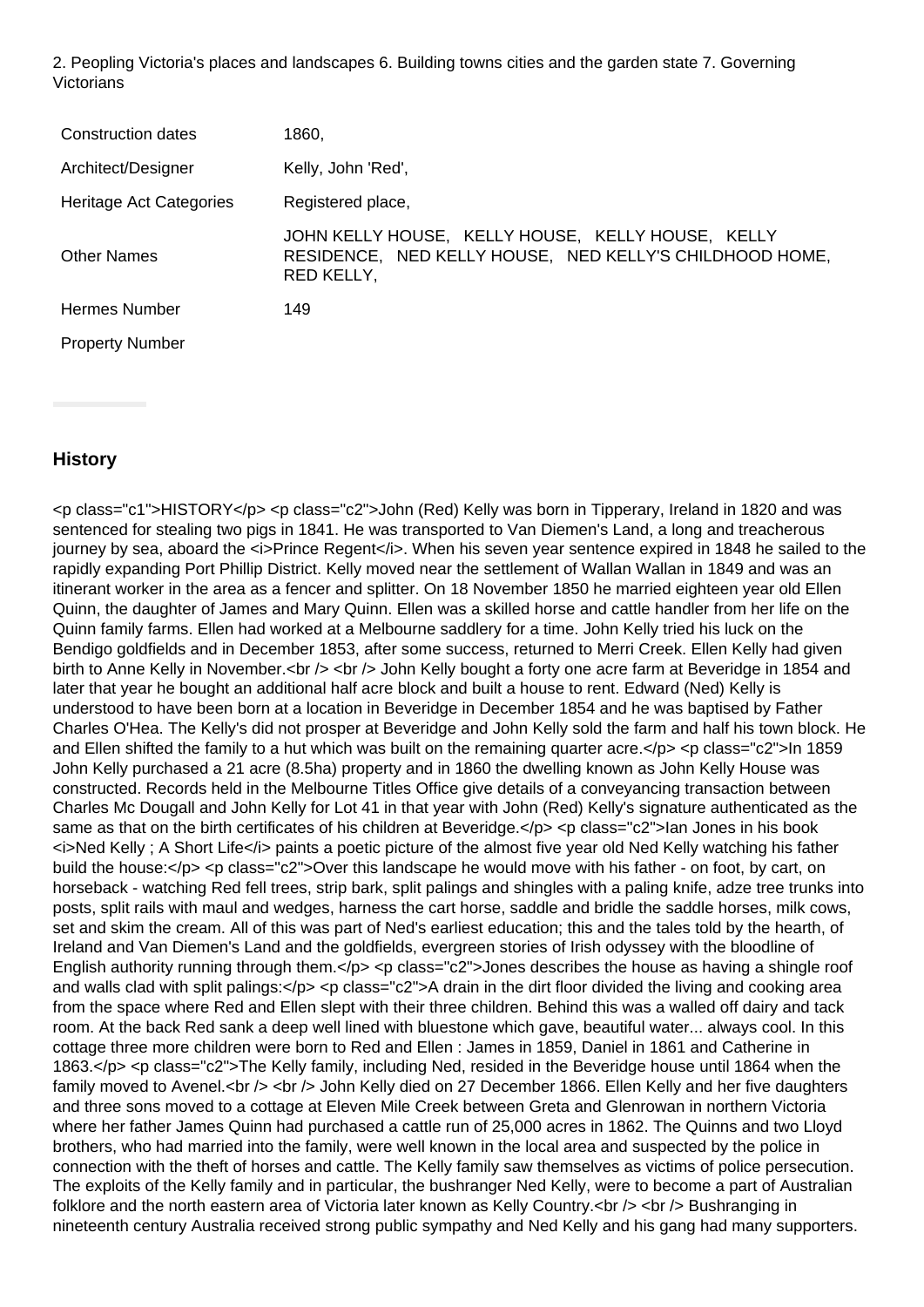Aged fifteen Ned Kelly was arrested in 1869 for allegedly assaulting a Chinese trader and was held on remand for ten days. The charge was subsequently dismissed. The following year Ned Kelly was arrested and held in custody for seven weeks as the suspected accomplice of the bushranger Harry Power, but that charge was also dismissed. Ned Kelly was captured at Glenrowan in 1880 for the murder of Constable Lonigan at Stringybark Creek on the evening of 26 October 1878. He was hanged in Old Melbourne Gaol on 11 November 1880.<br />> <br /> John Kelly House was the subject of numerous newspaper reports and letters in 1992 expressing concern at its deterioration. Heritage Victoria investigated its significance in that year and there was considerable public interest at the time of the hearing with the general community valuing the house as a tangible link with the Ned Kelly legend. John Kelly House was listed on the Victorian Register of Historic Buildings in September 1992. The publicity generated at the time of listing has ensured that John Kelly's Former House is well known by Victorians as a place of historic significance for its association with the life of Ned Kelly.</p> <p class="c1">KEY REFERENCES</p> <p class="c2">Ian Jones, <i>Ned Kelly ; A Short Life,</i> Lothian Books, Melbourne, 2003.</p> <p class="c2">FROM REGISTER OF THE NATIONAL ESTATE</p> <p class="c2">John (Red) Kelly was born in Tipperary, Ireland in 1820 and was sentenced for stealing two pigs in 1841. He was transported to Van Diemen's Land, a long and treacherous journey by sea, aboard the Prince Regent. When his seven year sentence expired in 1848 he sailed to the rapidly expanding Port Phillip District. John Kelly moved near the settlement of Wallan Wallan in 1849 and was an itinerant worker in the area as a fencer and splitter. On 18 November 1850 he married eighteen year old Ellen Quinn, the daughter of James and Mary Quinn. Ellen was a skilled horse and cattle handler from her life on the Quinn family farms. Ellen had worked at a Melbourne saddlery for a time. John Kelly tried his luck on the Bendigo goldfields and in December 1853, after some success, returned to Merri Creek. Ellen Kelly had given birth to Anne Kelly in November.<br />> <br />> John Kelly bought a forty one acre farm at Beveridge in 1854 and later that year he bought an additional half acre block and built a house to rent. Edward (Ned) Kelly is understood to have been born in December 1854 and he was baptised by Father Charles O'Hea.<br />> <br />  $\epsilon$  It was noted that drunkenness was a problem in the Beveridge area. The Kelly's did not prosper at Beveridge and John Kelly sold the farm and half his town block. He and Ellen shifted the family to a hut which was built on the remaining quarter acre.<br />> <br />> <br /> John Kelly who purchased the 21 acre property in 1859 and shortly afterwards the dwelling known as John Kelly House was constructed. Records held in the Melbourne Titles Office give details of a conveyancing transaction between Charles Mc Dougall and John Kelly for Lot 41 in that year with John (Red) Kelly's signature authenticated as the same as that on the birth certificates of his children at Beveridge. Ian Jones in his book: Ned Kelly ; A Short Life, paints a poetic picture of the almost five year old Ned Kelly watching his father build the house : $\langle$ br  $/$ >  $\langle$ br  $/$ > "Over this landscape he would move with his father - on foot, by cart, on horseback - watching Red fell trees, strip bark, split palings and shingles with a paling knife, adze tree trunks into posts, split rails with maul and wedges, harness the cart horse, saddle and bridle the saddle horses, milk cows, set and skim the cream. All of this was part of Ned's earliest education; this and the tales told by the hearth, of Ireland and Van Diemen's Land and the goldfields, evergreen stories of Irish odyssey with the bloodline of English authority running through them. "<br />  $\langle$  -sbr /> Jones describes the house as having a shingle roof and walls clad with split palings. $\langle$ br />  $\rangle$  -shr /> A drain in the dirt floor divided the living and cooking area from the space where Red and Ellen slept with their three children. Behind this was a walled off dairy and tack room. At the back Red sank a deep well lined with bluestone which gave, beautiful water...always cool. In this cottage three more children were born to Red and Ellen : James in 1859, Daniel in 1861 and Catherine in 1863.<br />> <br />> Ned Kelly attended school with Tom and Sarah Wall his teachers at the former Roman Catholic Church at Beveridge from May 1863 to December 1863. This building was originally erected as a school and church. Ned learned to read and write to second class standard.<br />>> <br />
<br />
<br />
<br />
<br />
<br />
<br />
<br />
<br />
<br />
<br />
<br />
<br />
<br />
<br />
<br /> /> The Kelly family, including Ned, are believed to have resided in the Beveridge house until 1864 when the family moved to Avenel.<br /> <br /> John Kelly died on 27 December 1866. Ellen Kelly and her five daughters and three sons moved to a cottage at Eleven Mile Creek between Greta and Glenrowan in northern Victoria where her father James Quinn had purchased a cattle run of 25,000 acres in 1862. The Quinns and two Lloyd brothers, who had married into the family, were well known in the local area and suspected by the police in connection with the theft of horses and cattle. The Kelly family saw themselves as victims of police persecution. The exploits of the Kelly family and in particular, the bushranger Ned Kelly, were to become a part of Australian folklore and the north eastern area of Victoria later known as Kelly Country. $\langle$ br  $\rangle$   $\langle$ br  $\rangle$  Bushranging in nineteenth century Australia received strong public sympathy and Ned Kelly and his gang had many supporters. Aged fifteen Ned Kelly was arrested in 1869 for allegedly assaulting a Chinese trader and was held on remand for ten days. The charge was subsequently dismissed. The following year Ned was arrested and held in custody for seven weeks as the suspected accomplice of the bushranger Harry Power, but that charge was also dismissed.<br /> <br /> Ned Kelly was captured at Glenrowan in 1880 for the murder of Constable Lonigan at Stringybark Creek on the evening of 26 October 1878. He was hanged in Old Melbourne Gaol on 11 November 1880.<br /> <br /> John Kelly House was the subject of numerous newspaper reports and letters in 1992 expressing concern at its deterioration. Heritage Victoria investigated its significance in that year and there was considerable public interest at the time of the hearing with the general community valuing the house as a